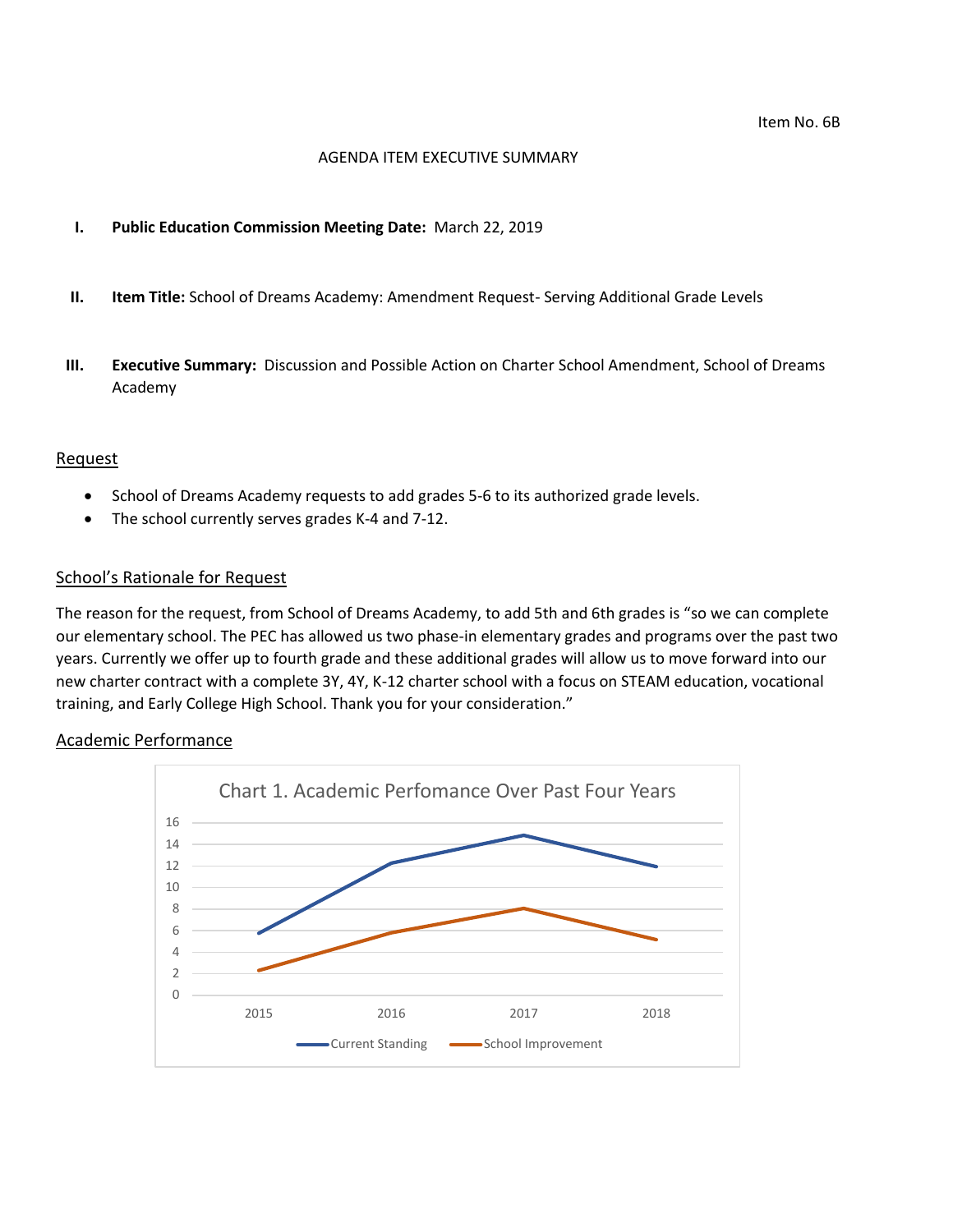# Performance Framework Status for 2018-2019

## **SODA 2018-19 Preliminary Site Visit Concerns Identified**

#### **Student Next Step Plans – {REPEATED CONCERN}**

 The school's NSP template or processes do not include all requirements of 22-13-1.1 § NMSA. Of the NSPs reviewed, most did not include coursework needed to meet graduation requirements, personal or post-secondary goals, or signatures of student, parent, and school. Non-compliance with the school's NSPs were noted in 2016-17, 2017-18, and current year.

## **English Language Learners Rights – {REPEATED CONCERN}**

 The school has not established consistent processes for identifying, serving, or exiting ELL students that align with Federal requirements. Specifically, the school could not locate at least half of the new Kindergartner class LUS(s). The school has continued to include the LUS in its registration packet for students to complete, in which the school was advised to stop that practice the previous site visit. The school is not providing ELD supports for its ELL students. Nor providing the annual notification letter for parents with ELL student(s). The school has been provided many resources to support its ELL students, yet fails to develop consistent and compliant processes.

## **CPO-**

The school did not have a certified CPO.

#### **Personnel Files- {REPEATED CONCERN}**

 Majority of the personnel files reviewed did not contain official transcripts, for T&E purposes. One teacher's contract reflected her pay based on a Level 2 license, in which she currently held a Level 1 license. This is a repeated compliance from the previous academic year that the school failed to correct. Licensed staff (several) lacking evidence of Reporting Child Abuse and Neglect. Licensed staff member lacking background check. Lacking a policy for clearing background checks for non-licensed school personnel.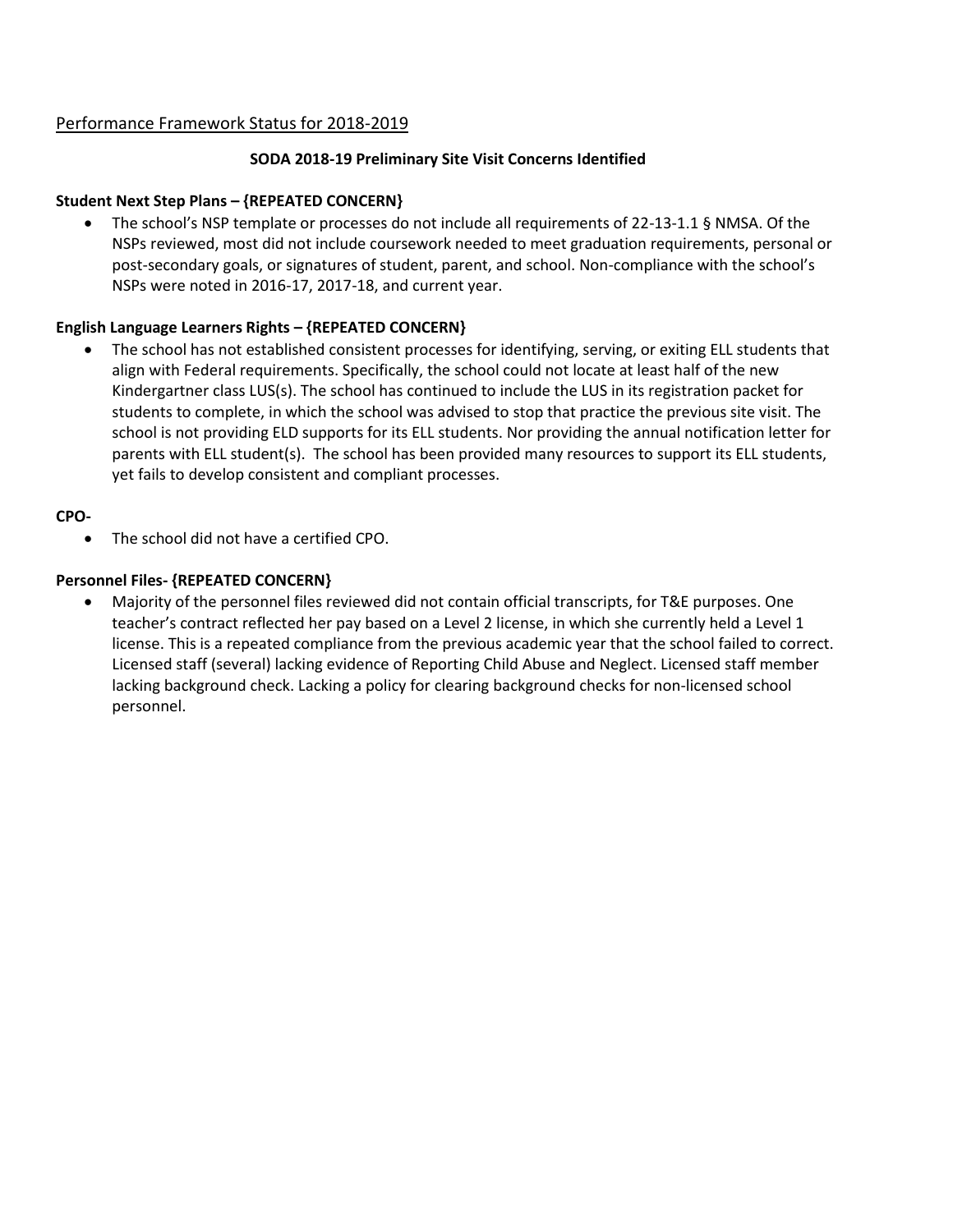| School of Dreams Academy (SODA)                                                                           | 2016-2017                                                                                 | 2017-2018                                   |
|-----------------------------------------------------------------------------------------------------------|-------------------------------------------------------------------------------------------|---------------------------------------------|
| Category I. Academic Performance Framework                                                                |                                                                                           |                                             |
| <b>I-A.00 NM A-F School Grading System</b>                                                                | Meets (or Exceeds) Standard                                                               | Meets (or Exceeds) Standard                 |
| <b>I-A.01</b> Required Academic Performance Indicators                                                    | Falls Far Below (or Does Not Meet) Standard   Falls Far Below (or Does Not Meet) Standard |                                             |
| I-A.02 Optional Supplemental Indicators (school specific items in charter)                                | Not Applicable                                                                            | Not Applicable                              |
| Category II. Financial Performance Framework                                                              |                                                                                           |                                             |
| I <b>I-A.00-06</b> Operating Budget/Audits/PeriodicReports/Expenditures/Reimbursements/AuditReviews/Meals | Falls Far Below (or Does Not Meet) Standard                                               | Meets (or Exceeds) Standard                 |
| Category III. Organizational Performance Framework                                                        |                                                                                           |                                             |
| III-A.00 Educational Plan: material terms of the approved charter application                             | Falls Far Below (or Does Not Meet) Standard Meets (or Exceeds) Standard                   |                                             |
| III-A.01 Education Plan: applicable education requirements                                                | Falls Far Below (or Does Not Meet) Standard   Falls Far Below (or Does Not Meet) Standard |                                             |
| II-A.02 Education Plan: protecting the rights of all students                                             | Falls Far Below (or Does Not Meet) Standard                                               | Falls Far Below (or Does Not Meet) Standard |
| III-A.03 Educational Plan: protecting the rights of students with special needs (IDEA, 504, gifted)       | Falls Far Below (or Does Not Meet) Standard   Meets (or Exceeds) Standard                 |                                             |
| III-A.04 Educational Plan: protecting the rights of English Language Learners (Title III)                 | Falls Far Below (or Does Not Meet) Standard                                               | Falls Far Below (or Does Not Meet) Standard |
| II-A.05 Educational Plan: complying with the compulsory attendance laws                                   | Falls Far Below (or Does Not Meet) Standard                                               | Meets (or Exceeds) Standard                 |
| II-A.06 Educational Plan: meet their recurrent enrollment goals                                           | Meets (or Exceeds) Standard                                                               | <b>Working to Meet Standard</b>             |
| N-A.00 Business Management & Oversight: meeting financial reporting and compliance requirements           | Falls Far Below (or Does Not Meet) Standard                                               | Falls Far Below (or Does Not Meet) Standard |
| N-A.01 Business Management & Oversight: following generally accepted accounting principles                | Meets (or Exceeds) Standard                                                               | Falls Far Below (or Does Not Meet) Standard |
| V-A.00 Governance and Reporting: complying with governance requirements                                   | Meets (or Exceeds) Standard                                                               | Meets (or Exceeds) Standard                 |
| V-A.01 Governance and Reporting: holding management accountable                                           | Falls Far Below (or Does Not Meet) Standard                                               | Working to Meet Standard                    |
| VI-A.00 Employees: meeting teacher and other staff credentialing requirements                             | Falls Far Below (or Does Not Meet) Standard   Falls Far Below (or Does Not Meet) Standard |                                             |
| VI-A.01 Employees: respecting employee rights                                                             | Meets (or Exceeds) Standard                                                               | Meets (or Exceeds) Standard                 |
| VI-A.02 Employees: completing required background checks                                                  | Falls Far Below (or Does Not Meet) Standard                                               | Meets (or Exceeds) Standard                 |
| VII-A.00 School Environment: complying with facilities requirements                                       | Meets (or Exceeds) Standard                                                               | Working to Meet Standard                    |
| fety requirements<br>VII-A.01 School Environment: complying with health and sat                           | Falls Far Below (or Does Not Meet) Standard   Working to Meet Standard                    |                                             |
| VII-A.02 School Environment: handling information appropriately                                           | Meets (or Exceeds) Standard                                                               | Meets (or Exceeds) Standard                 |

# Performance Framework Chart for 2016-2017 and 2017-2018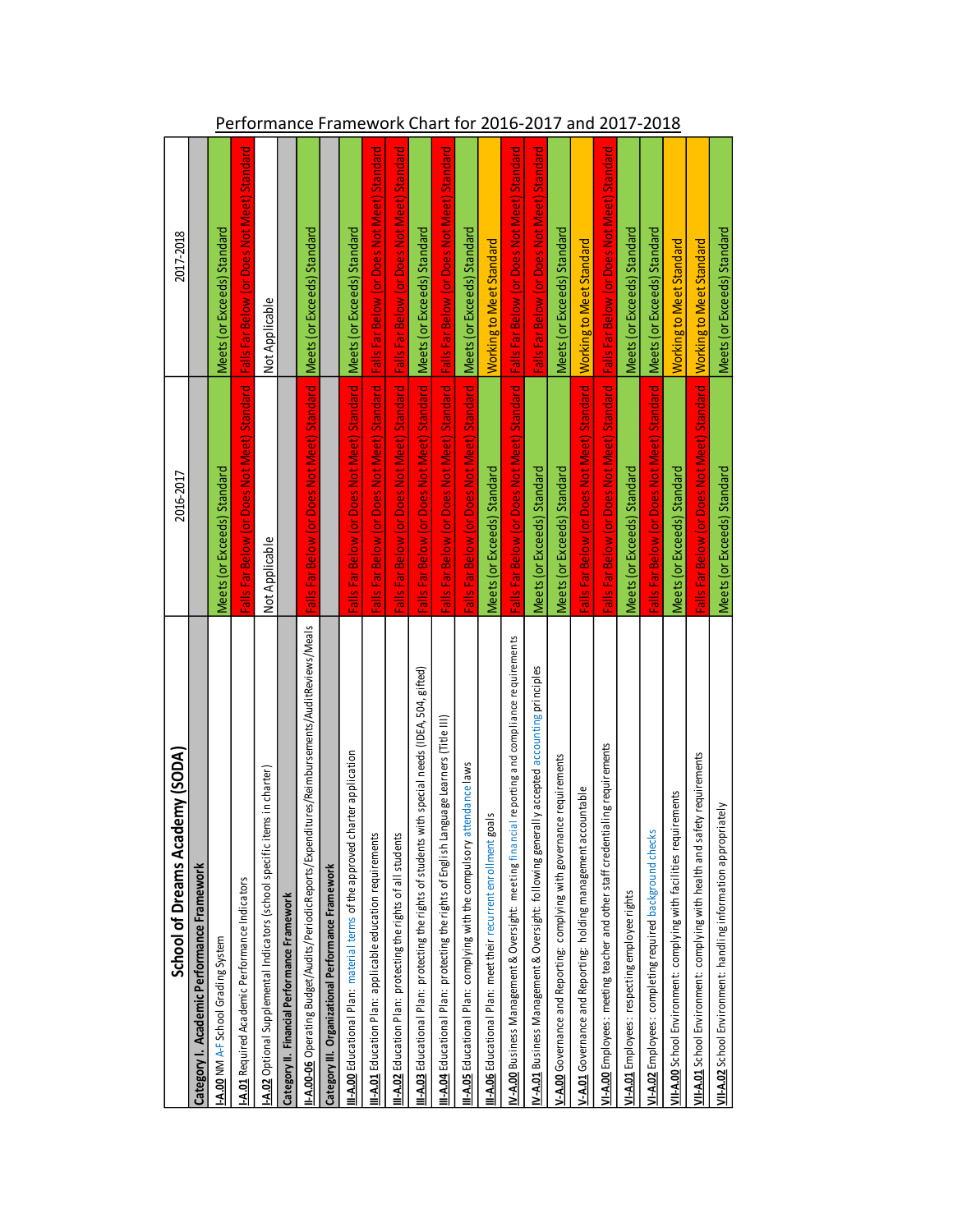# Performance Framework Details (Items underlined and in bold were repeated findings)

- 2017-2018
	- o School **not meeting instructional hours** and several concerns with **Next Step Plans**
	- o **No McKinney Vento Program Implemented** and no McKinney Vento Dispute Resolution Policy
	- $\circ$  English Learner: The PED team observed eleven (11) student files, six (6) of which were identified by the school as English Learners. Of the six, three (EM, CG, and CC) did not have an HLS/LUS on file. One student (EM) had a HLS that indicated English only, yet was listed as EL. None of the student files, including those in lower grades, contained W-APT or screener scores. Two of the six files did not contain parent notification letters. The PED team advised the school that parent notification letters must be sent annually (Title I requirement). Four of the six files did not contain WIDA ACCESS Scores
	- o Recurrent enrollment for the year was 73.5%
	- o **No evidence submitted showing evidence of the implementation of actions taken to address audit findings plus two repeat findings.**
	- o Material Weaknesses in 2017 Audit Report and no submission of collaborating documentation for this finding or for other findings of non-compliance.
	- o **No evidence of head administrator evaluation for 2016-2017 at time of site visit.**
	- o Requested follow up regarding one teacher's possible contract and salary discrepancy nor implementation for a mentorship program that meets requirements.
	- o School did not conduct all required emergency drills in previous year.
- 2016-2017
	- $\circ$  Material term not implemented as specified in the contract/performance framework
	- o Not meeting instructional hours
	- o No evidence of an RTI/Next Step Plan. McKinney Vento related concerns
	- $\circ$  Lack of evidence in completing/closing special education corrective action plan
	- o Inclusion of home language survey in registration packets.
	- o School did not create a 5-day absence letter requesting a meeting/conference with parents.
	- $\circ$  No evidence that remedies have been instituted to move toward compliance regarding audit findings.
	- $\circ$  Instructors teaching a course without the requisite license or endorsement and lack of documentation that novice teachers were being provided mentorship
	- $\circ$  School did not submit the 2016-2017 evaluation of the head administrator
	- $\circ$  One staff file did not contain a PED background check and did not provide evidence of addressing such a concern.
	- $\circ$  Lack of evidence that staff have received training on reporting child abuse and neglect.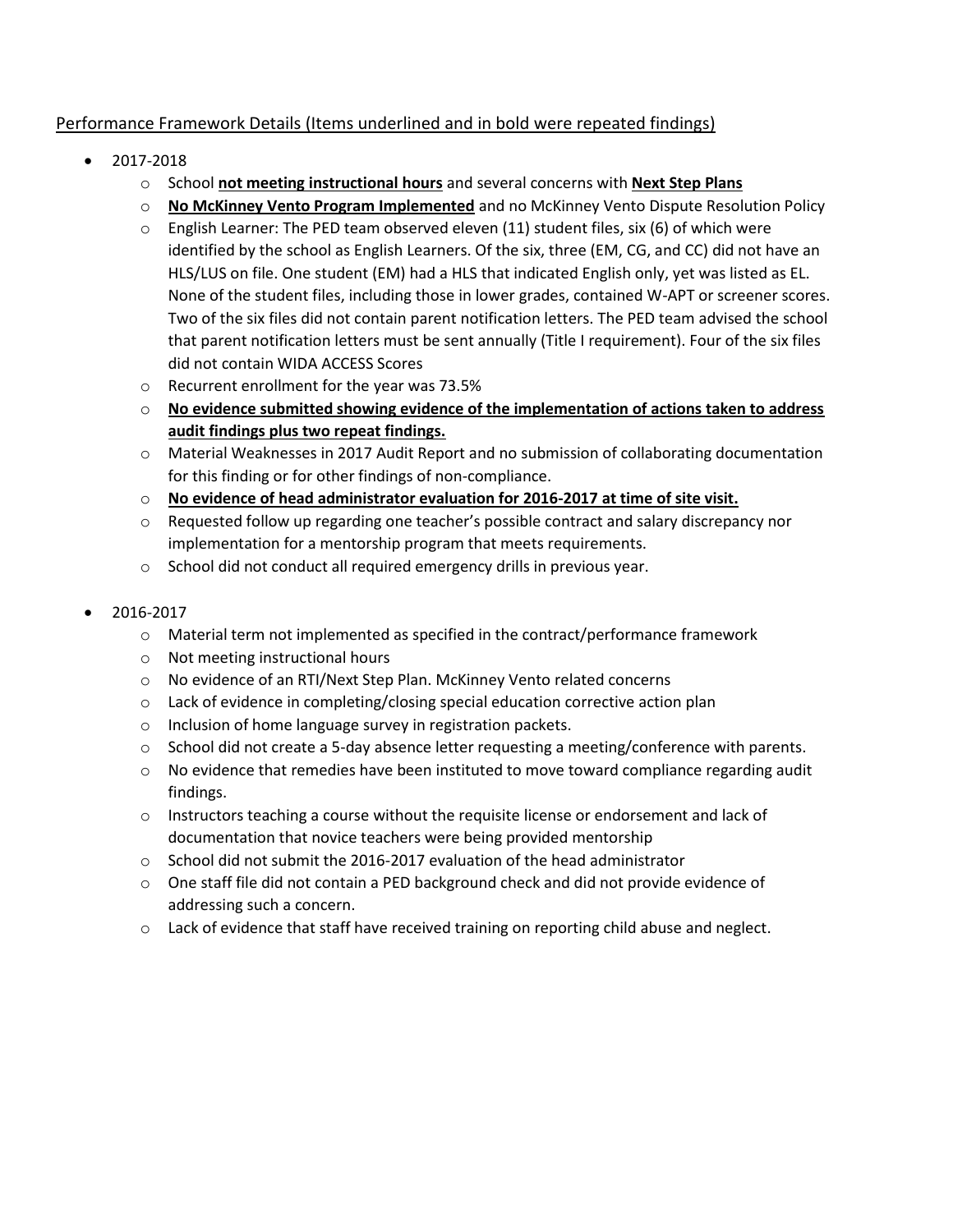# Audit Findings:

- 2018
	- o 2018-001 Purchasing (Previously #2015-001) **(Significant Deficiency) (Repeat Finding)**
		- Including: purchase orders not provided or prepared and approved after the purchase; improper coding of disbursements, \$395.10 of incurred late fees due to failed timely payments of invoices
	- o 2018-002 Fuel Card and Vehicle Logs (Other Noncompliance)
	- o 2018-003 Internal Controls over Cash Receipts (Previously #2017-004) (Other Noncompliance) **(Repeat Finding)**
	- o 2018-004 Personnel Files (Other Noncompliance)
		- 1 personnel file contained falsified information from what was entered into the financial payroll system.
	- o 2018-005 Internal Controls over Capital Assets (School and Foundation) (**Material Weakness**)
	- o 2018-006 Over-Expended Budget (Previously #2015-002) (Other Noncompliance) (**Repeat Finding)**
	- o 2018-007 Financial Close and Reporting (School and Foundation) (Previously #2017-001) **(Material Weakness)(Repeat Finding)**
	- o 2018-008 Financial Reporting and Accounting of Liabilities (School and Foundation) (**Material Weakness**)
		- Foundation did not disclose a potential claim/litigation with the land developer with which the Foundation previously entered into an agreement.
		- During a conversation with School management on November 15, 2018, it was determined that the School had not paid the May and June land lease payments to the Village of Los Lunas in the amount of approximately \$48,000. Per inquiry of the Village on November 15, 2018, the School has yet to make this payment, and is not current on the FY19 lease payments.
		- A contractor has a claim against the Foundation in the amount of approximately \$894,439 (including accrued interest) related to a construction contract in which draws submitted by the contractor to the Foundation from 2016 remain unpaid. Audit evidence that indicated the Foundation had \$51,627 in unpaid attorney fees as of June 30, 2018 and another \$6,351 in unbilled services.
	- o 2018-009 Internal Control over Disbursements (Foundation) (Previously #2017-001) (**Significant Deficiency**) (**Repeat Finding**)
- 2017
	- o 2015-001 Control Over Cash Disbursements (Other Matter) (**Repeated and Modified)**
	- o 2015-002 Expenditures Exceed Budget (Other Matters) (**Repeated and Modified**)
	- o 2017-001 Financial Close and Reporting (Material Weakness)
	- o 2017-002 PED Cash Report (Non-compliance and Other Matters)
	- o 2017-003 Payroll and Personnel Files (Compliance)
	- o 2017-004 Timely Deposits (Compliance)
	- o 2017-005 ERB Contributions (Compliance)
	- o 2017-006 Travel and Per Diem (Compliance)
	- o 2017-007 Journal Entries (Non-compliance and Other Matters)
	- o 2017-008 Bank Reconciliations (Non-compliance and other Matters)
- 2016
	- o 2015‐001 CONTROLS OVER CASH DISBURSEMENTS (Other Matter)
	- o 2015‐002 EXPENDITURES EXCEED BUDGET (Other Matter)